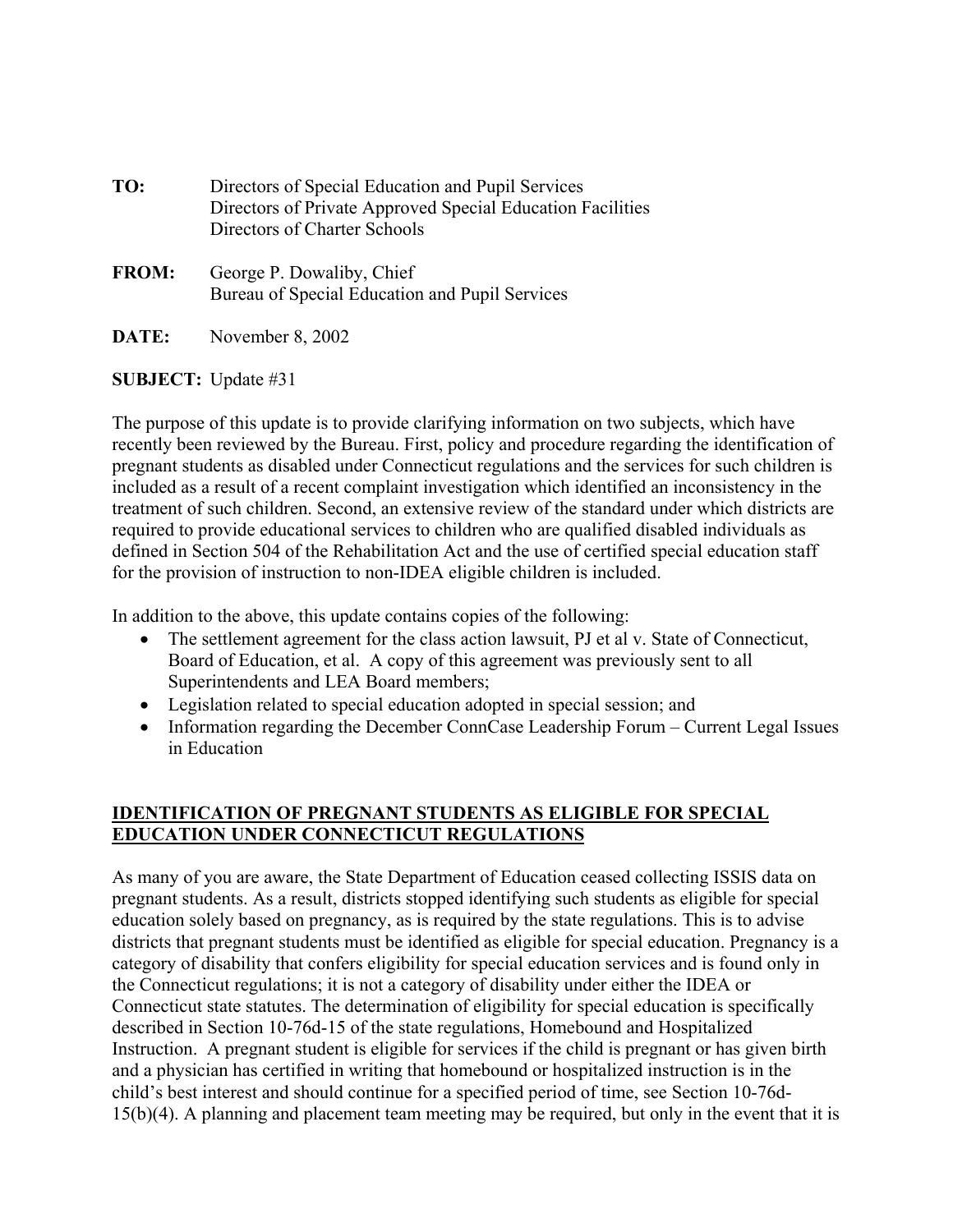appropriate for a pregnant student to receive specially designed instruction. Parents, or the student if the student is over 18 or an emancipated minor, have the option of rejecting special education and related services. The student may remain in regular education as the means of acquiring an education. In addition, should the student otherwise be eligible for special education under either an IDEA or Connecticut state statute category of disability, the student will continue to receive services as specified in the IEP.

Continue to *omit* reporting these students in your ISSIS submission.

# **PROVISION OF EDUCATIONAL SERVICES TO CHILDREN WHO ARE QUALIFIED DISABLED INDIVIDUALS AS DEFINED IN SECTION 504 OF THE REHABILITATION ACT**

The proper standard for determining what level of services is to be provided to children identified as qualified disabled for purposes of Section 504 in public elementary and secondary schools is whether or not the child has been provided with a free appropriate public education. 34 CFR 104.33(b) defines an appropriate education as the provision of regular or special education and related aids and services that: are designed to meet the individual educational needs of children with disabilities as adequately as the needs of persons without disabilities are met and that are based upon adherence to procedures that satisfy the requirements of 34 CFR 104.34 to 104.36, inclusive (procedural safeguards). In addition, in order to meet the requirements for appropriateness under Section 504, the provision of services to a child must include adherence to the least restrictive environment requirement so that each child with a disability is educated with children without disabilities, to the maximum extent appropriate to the needs of the child with a disability; a periodic reevaluation of children who have been provided special education and related services must occur; nondiscriminatory evaluation and placement procedures need to be established to guard against misclassification or inappropriate placement of children; and, due process procedures are available which enable parents or guardians to review identification, evaluation and placement decisions which provide for notice, an opportunity for the parents and guardians to examine relevant records, an impartial hearing with opportunity for participation by parents or guardians and representation by counsel, and a review procedure.  $\frac{1}{1}$ 

It is important that school staff understand that a FAPE standard exists for the provision of services to children identified as disabled in accordance with Section 504 and that services which may have traditionally been thought of as available only to children identified as eligible for special education in accordance with IDEA may also be required for the provision of a FAPE to children who are identified under Section 504. Such services include extended school year and extended school day services; an equal opportunity to participate in nonacademic services and extracurricular activities and before or after school day care and summer recreation programs run by a public school district, which may require related aids or services for the child; counseling services; and, transportation for extracurricular events. Because the concept of FAPE is based on

<sup>&</sup>lt;sup>1</sup> Technical Assistance Presentation on the Application of Section 504 to Elementary and Secondary School Children, US Department of Education, Memo to Regional Civil Rights Directors dated April 21, 1992. Copy enclosed.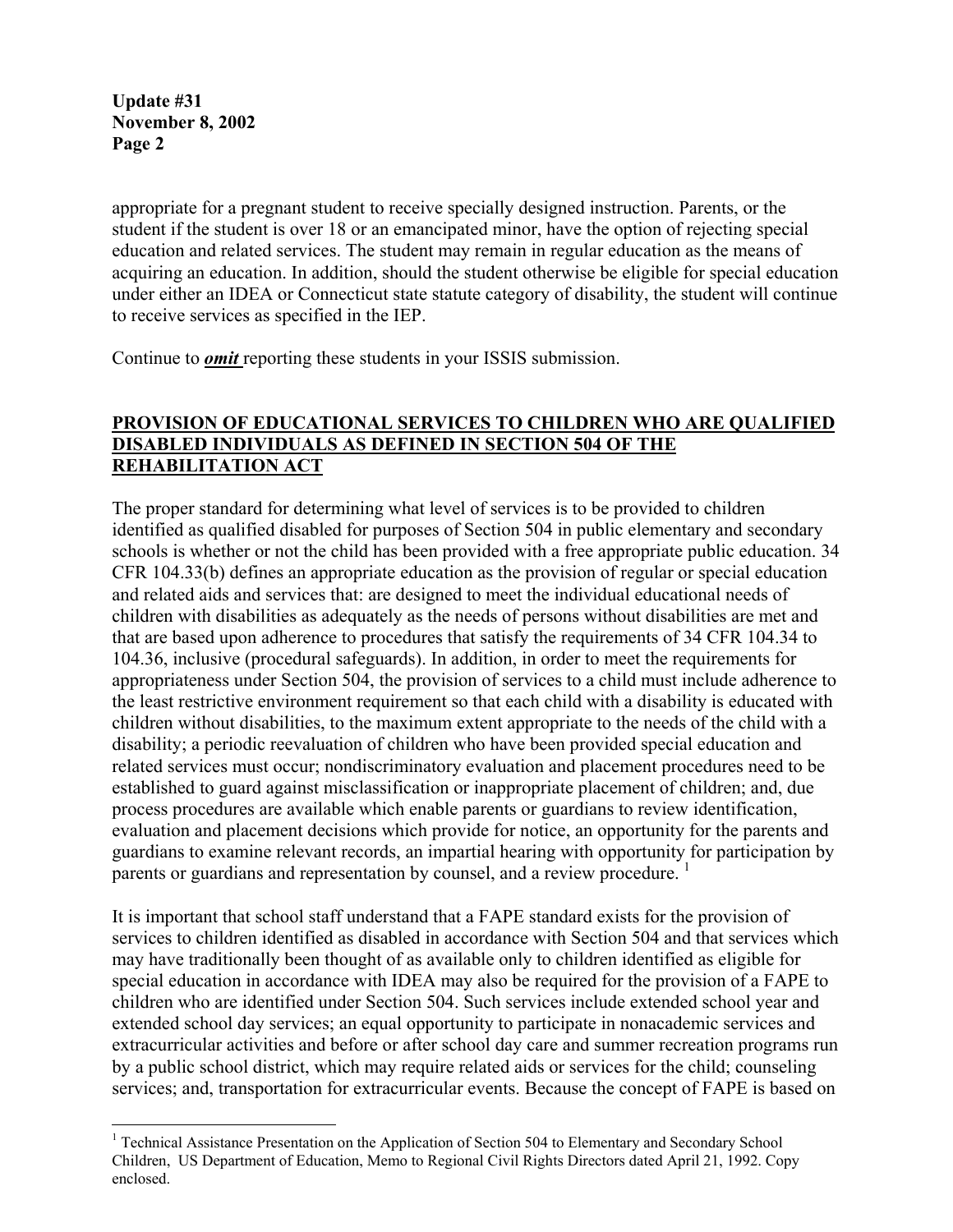the individual needs of each child with a disability, it precludes a school district from categorically excluding consideration of any appropriate nonmedical service.<sup>2</sup>

Following below is a discussion on the availability of instruction from certified special education staff for children who are identified as disabled as per Section 504. Please review this information with your staff as soon as possible.

# **USE OF CERTIFIED SPECIAL EDUCATION STAFF FOR THE PROVISION OF INSTRUCTION TO NON-IDEA ELIGIBLE CHILDREN**

How may districts use certified special education staff for the provision of instruction to children who are not eligible for special education and related services under either the IDEA or state statutes? Specifically, districts have questioned whether or not it is permissible to provide children who are identified as disabled under Section 504 of the Rehabilitation Act of 1973 (Sec. 504 hereafter) with instruction from certified special education staff, whether in the regular education classroom or in the resource room.

# **Question #1 Who may be covered for purposes of Sec. 504?**

Sec. 504 is a basic civil rights statute that prohibits discrimination on the basis of disability by recipients of Federal funds. Local and regional boards of education are recipients of Federal funds in various forms such as education funds, environmental funds, transportation funds, etc. Therefore, the Sec. 504 protections for individuals with disabilities must be provided by local or regional boards of education to children, parents and employees who may be qualified disabled for purposes of Sec. 504.

A child is qualified for purposes of Sec. 504 if the child has: (1) a physical or mental impairment which substantially limits one or more major life activities; (2) has a record of such an impairment; or (3) is regarded as having such an impairment. See 34 CFR 104.3(j).

The second and third prong of the definition are legal fictions created to reach situations where individuals either never were or are not currently disabled, but are treated by others as if they were. It is rare for these prongs to be used in the elementary and secondary setting and they cannot be the basis upon which the requirement for a free appropriate public education is triggered. Since the child is not, in fact, mentally or physically disabled, there can be no need for special education or related aids and services. See OCR Memorandum to Section Staff from Richard D. Komer, Deputy Assistant Secretary on Clarification to "Record of" and "Regarded as" in the Definition of Disability under Section 504, August 3, 1992.

<sup>&</sup>lt;sup>2</sup> Extended School Year/Extended Day Services for Disabled Children, US Department of Education, Memo to Regional Civil Rights Directors dated 5/24/83.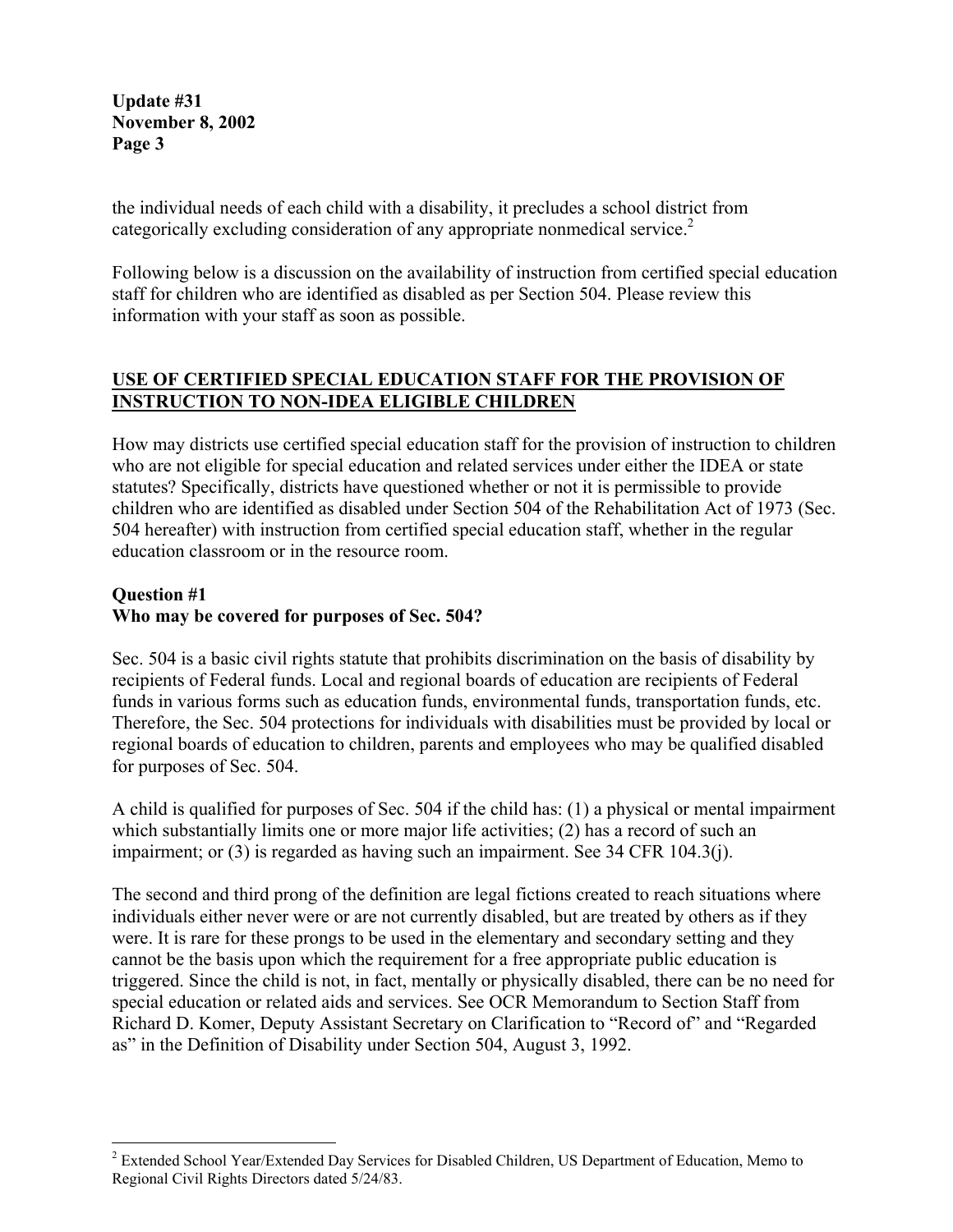#### **Question #2**

## **What responsibilities do local or regional boards of education have under Sec. 504 of the Rehabilitation Act to identify and evaluate children who may be disabled for purposes of Sec. 504 only?**

In a memo sent to Directors of Special Education and Pupil Personnel Services on January 4, 1993, the procedures for identifying and evaluating a child for purposes of Sec. 504 were delineated. Included with the SDE memo was a memorandum distributed jointly by the Office of Special Education and Rehabilitative Services and the Office for Civil Rights that compared the processes available under both IDEA and Sec. 504. Both these memos, while written initially for the AD(H)D population, contain information that is equally applicable for any child suspected of being qualified disabled.

### **Question #3**

# **May a board of education utilize a certified special education teacher to provide instructional services to children when such children are not eligible for special education under either IDEA or state special education statutes, but are disabled solely for purposes of Sec. 504?**

Sec. 504 requires the provision of a free appropriate public education (FAPE) to children. A FAPE for purposes of Sec. 504 is described as "the provision of regular or special education and related aids and services that (i) are designed to meet individual educational needs of disabled persons as adequately as the needs of nondisabled persons are met...", See 34 CFR 104.33 (b). In the Appendix to the Final Sec. 504 regulations, an analysis of the regulations states that a "disabled child's teachers must be trained in the instruction of persons with the disability in question and appropriate materials and equipment must be available".

Under the state certification requirements, academic areas are taught by certified teachers whose certificates are subject area or grade level endorsed. Both the Elementary and Secondary Academic endorsements are prefaced by the following; "This certificate, *or another certificate appropriate to the subject and grade level to be taught*, shall be required for anyone employed by a board of education... ," Sections 10-145d-434 and 10-145d-449 of the Regulations of Connecticut State Agencies. A teacher who holds a comprehensive special education endorsement for either the elementary or secondary level can teach a child who is not eligible for special education under either IDEA or the state statutes because of the language "*or another certificate appropriate to the subject and grade level to be taught*." The Bureau of Certification and Professional Development has agreed that the comprehensive special education certificate is "*another certificate appropriate to the subject and grade level to be taught*" which would allow a Sec. 504 child to receive direct instruction from a certified special education teacher.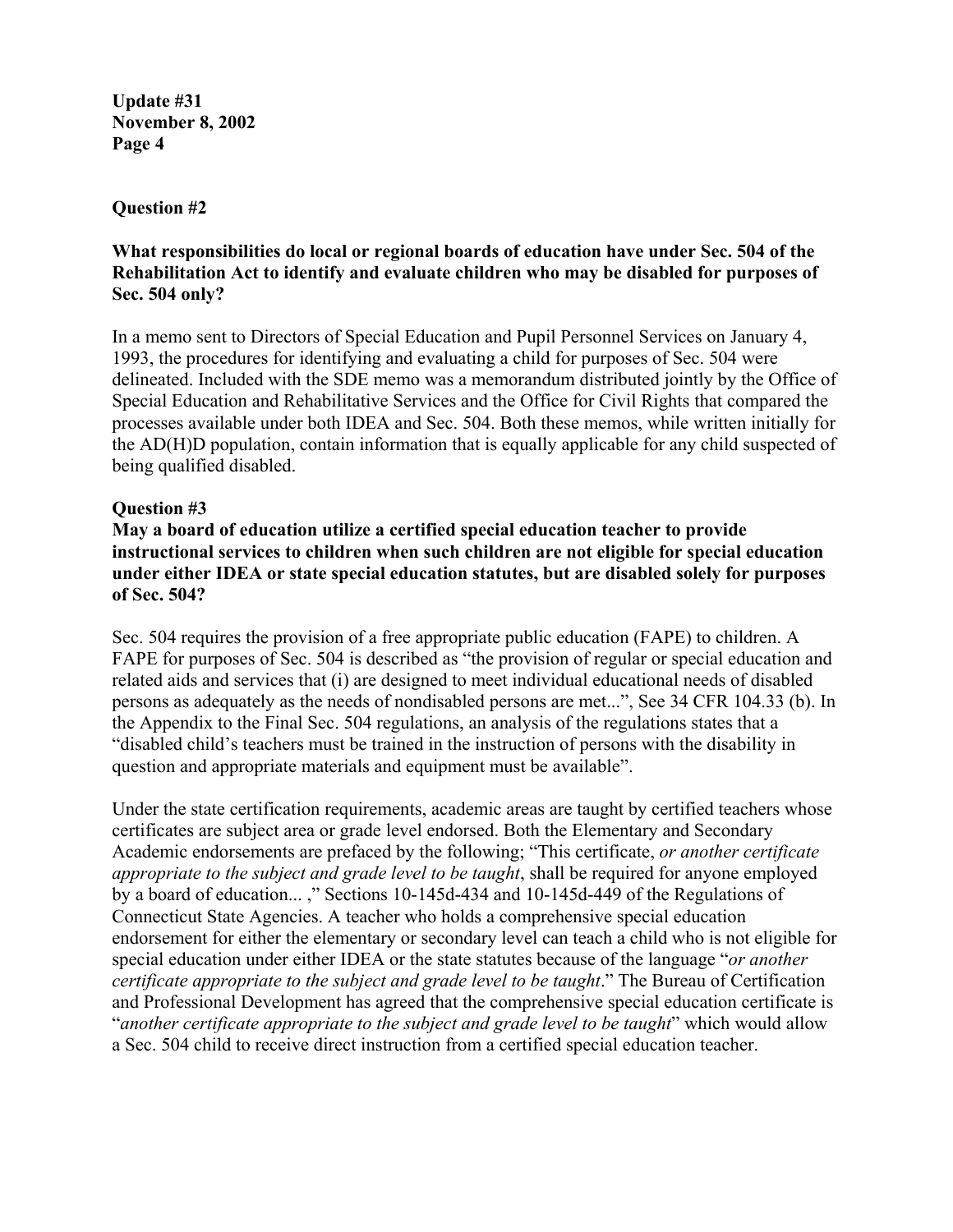### **Question #4**

### **Are there other considerations when a child is provided services as a Sec. 504 child?**

Merely being classified under Sec. 504 does not mean that the child should be taught by other than the regular subject area endorsed classroom teacher. There are several conditions that must be meet:

(1) The child's written plan must describe the circumstances that prevent the child from receiving instruction from certified subject matter or grade level certificate teachers and require that instruction be delivered by a teacher in the "another appropriate certificate" category.

(2) If the child is to be provided such services from the certified special education teacher in a setting other than a regular education classroom, the written plan must "demonstrate...that the education of the person in the regular environment with the use of supplementary aids and services cannot be achieved satisfactorily," see 34 CFR 104.34(a).

(3) A child who is qualified disabled for purposes of Sec. 504 solely may not be counted as part of the district's IDEA-B child count. As you are aware, only those children who meet the eligibility criteria of IDEA may be counted for IDEA purposes.

(4) Each board must have in place, at the local level, due process procedures which allows parents or guardians to challenge any decision made by the board with respect to the identification, evaluation, or educational placement of the child. 34 CFR 104.36 states as follows:

A recipient that operates a public elementary or secondary education program shall establish and implement, with respect to actions regarding the identification, evaluation, or educational placement of persons who, because of disability, need or are believed to need special instruction or related services, a system of procedural safeguards that includes notice, an opportunity for the parents or guardian of the person to examine relevant records, an impartial hearing with opportunity for participation by the person's parents or guardian and representation by counsel, and a review procedure. Compliance with the procedural safeguards of section 615 of the Education of the Disabled Act (now known as IDEA) is one means of meeting this requirement.

An LEA may adopt the IDEA procedural safeguards as its method of meeting the procedural safeguards requirement of Sec. 504. If an LEA decides to follow the Sec. 504 requirements only, a separate set of procedural safeguards for Sec. 504 should be adopted. Do not amend your IDEA procedural safeguards document for the purpose of adding Sec. 504 requirements.

The due process hearing procedure maintained by the SDE for IDEA/state special education is **not** available for cases involving children who are receiving services from a district because they